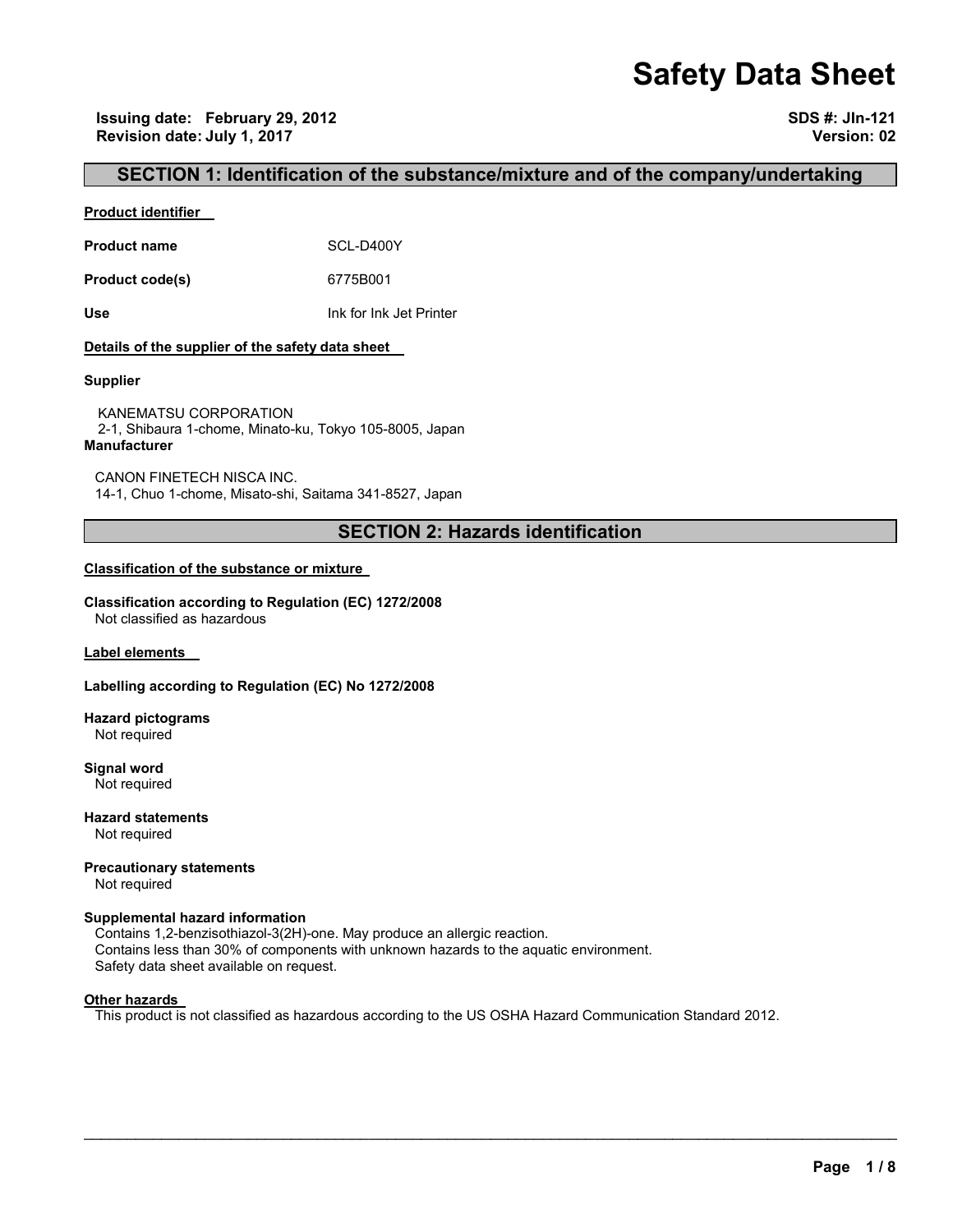## **SECTION 3: Composition/information on ingredients**

 $\mathcal{L}_\mathcal{L} = \{ \mathcal{L}_\mathcal{L} = \{ \mathcal{L}_\mathcal{L} = \{ \mathcal{L}_\mathcal{L} = \{ \mathcal{L}_\mathcal{L} = \{ \mathcal{L}_\mathcal{L} = \{ \mathcal{L}_\mathcal{L} = \{ \mathcal{L}_\mathcal{L} = \{ \mathcal{L}_\mathcal{L} = \{ \mathcal{L}_\mathcal{L} = \{ \mathcal{L}_\mathcal{L} = \{ \mathcal{L}_\mathcal{L} = \{ \mathcal{L}_\mathcal{L} = \{ \mathcal{L}_\mathcal{L} = \{ \mathcal{L}_\mathcal{$ 

| <b>Chemical name</b>                | <b>CAS-No</b> | <b>REACH</b><br><b>Registration No.</b> | Weight % | <b>Regulation (EC) 1272/2008</b>                                               |                                      | Note to other hazards |
|-------------------------------------|---------------|-----------------------------------------|----------|--------------------------------------------------------------------------------|--------------------------------------|-----------------------|
|                                     |               |                                         |          | <b>Classification</b>                                                          | <b>H-statement</b>                   |                       |
| Triethylene glycol                  | 112-27-6      | Not available                           | $1 - 5$  | None                                                                           | None                                 |                       |
| Glycerin                            | 56-81-5       | Not available                           | $5 - 10$ | None                                                                           | None                                 |                       |
| Ethyleneurea                        | 120-93-4      | Not available                           | $5 - 10$ | Eve Irrit. 2                                                                   | H319                                 |                       |
| Lactam                              | Confidential  | Not available                           | $5 - 10$ | None                                                                           | None                                 |                       |
| Yellow dye                          | Confidential  | Not available                           | $1 - 5$  | None                                                                           | None                                 |                       |
| 1.2-benzisothiazol-<br>$3(2H)$ -one | 2634-33-5     | Not available                           | < 0.05   | Acute Tox. 4<br>Skin Irrit, 2<br>Eye Dam. 1<br>Skin Sens. 1<br>Aquatic Acute 1 | H302<br>H315<br>H318<br>H317<br>H400 |                       |
| Water                               | 7732-18-5     | Not applicable                          | 60-80    | None                                                                           | None                                 |                       |

For the full text of the H-statements mentioned in this Section, see Section 16.

Note to other hazards: The following substance(s) is (are) marked with (1), (2) and/or (3)

- (1) Substance for which EU Occupational Exposure Limit(s) is (are) established (See SECTION 8)

- (2) PBT substance or vPvB substance under Regulation (EC) No 1907/2006

- (3) Substance listed in Candidate List of SVHC for Authorisation under Regulation (EC) No 1907/2006

## **SECTION 4: First aid measures**

#### **Description of first aid measures**

| <b>Inhalation</b>                                           | If symptoms are experienced, move victim to fresh air and obtain medical advice.                                                                                                    |
|-------------------------------------------------------------|-------------------------------------------------------------------------------------------------------------------------------------------------------------------------------------|
| Ingestion                                                   | Rinse mouth. Give one or two glasses of water.<br>If irritation or discomfort occurs, obtain medical advice immediately.                                                            |
| <b>Skin contact</b>                                         | Wash with water and soap or mild detergent.<br>If irritation persists, obtain medical advice.                                                                                       |
| Eye contact                                                 | Immediately flush with lukewarm, gently flowing water for 5 minutes or until the chemical is<br>removed.<br>If irritation persists, obtain medical advice immediately.              |
| Most important symptoms and effects, both acute and delayed |                                                                                                                                                                                     |
| <b>Inhalation</b>                                           | No adverse effects are expected under intended use.<br>Over exposure to vapor or mist may cause respiratory tract irritation, cough, dizziness,<br>drowsiness, headache and nausea. |
| Ingestion                                                   | May cause abdominal pain, diarrhea, dizziness, drowsiness, dullness, headache, nausea<br>and vomiting.                                                                              |
| <b>Skin contact</b>                                         | Neither irritation nor sensitization is expected. (See SECTION 11)                                                                                                                  |
| Eye contact                                                 | May cause minimal irritation. (See SECTION 11)                                                                                                                                      |
| <b>Chronic effects</b>                                      | Not identified                                                                                                                                                                      |
| None                                                        | Indication of any immediate medical attention and special treatment needed                                                                                                          |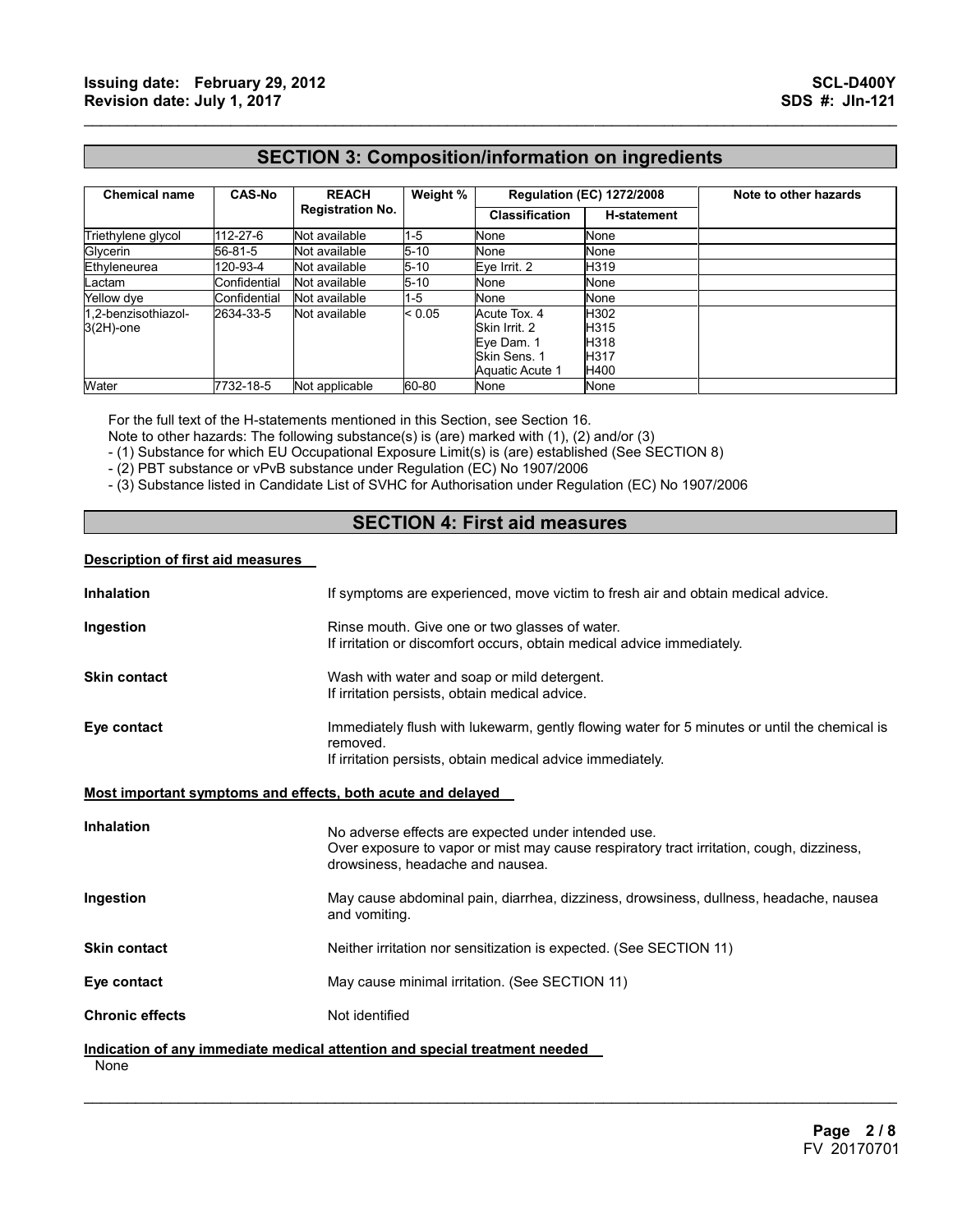## **SECTION 5: Firefighting measures**

 $\mathcal{L}_\mathcal{L} = \{ \mathcal{L}_\mathcal{L} = \{ \mathcal{L}_\mathcal{L} = \{ \mathcal{L}_\mathcal{L} = \{ \mathcal{L}_\mathcal{L} = \{ \mathcal{L}_\mathcal{L} = \{ \mathcal{L}_\mathcal{L} = \{ \mathcal{L}_\mathcal{L} = \{ \mathcal{L}_\mathcal{L} = \{ \mathcal{L}_\mathcal{L} = \{ \mathcal{L}_\mathcal{L} = \{ \mathcal{L}_\mathcal{L} = \{ \mathcal{L}_\mathcal{L} = \{ \mathcal{L}_\mathcal{L} = \{ \mathcal{L}_\mathcal{$ 

#### **Extinguishing media**

#### **Suitable extinguishing media**

CO2, water, foam or dry chemicals

## **Unsuitable extinguishing media**

None

#### **Special hazards arising from the substance or mixture**

#### **Special hazard**

None

#### **Hazardous combustion products**

CO, CO2, NOx and SOx

#### **Advice for firefighters**

#### **Special protective equipment for fire-fighters**

None

## **SECTION 6: Accidental release measures**

#### **Personal precautions, protective equipment and emergency procedures**

Avoid contact with skin, eyes and clothing. Avoid breathing vapor and mist.

#### **Environmental precautions**

Do not release to sewer, surface water or ground water.

#### **Methods and material for containment and cleaning up**

Wipe off with wet cloth or paper.

#### **Other information**

None

## **SECTION 7: Handling and storage**

 $\mathcal{L}_\mathcal{L} = \mathcal{L}_\mathcal{L} = \mathcal{L}_\mathcal{L} = \mathcal{L}_\mathcal{L} = \mathcal{L}_\mathcal{L} = \mathcal{L}_\mathcal{L} = \mathcal{L}_\mathcal{L} = \mathcal{L}_\mathcal{L} = \mathcal{L}_\mathcal{L} = \mathcal{L}_\mathcal{L} = \mathcal{L}_\mathcal{L} = \mathcal{L}_\mathcal{L} = \mathcal{L}_\mathcal{L} = \mathcal{L}_\mathcal{L} = \mathcal{L}_\mathcal{L} = \mathcal{L}_\mathcal{L} = \mathcal{L}_\mathcal{L}$ 

### **Precautions for safe handling**

Use with adequate ventilation. Avoid contact with skin, eyes and clothing. Avoid breathing vapor and mist. In case of contact, wash out the contaminated area immediately.

#### **Conditions for safe storage, including any incompatibilities**

Keep in a cool and dry place. Protect from sunlight. Keep out of the reach of children.

#### **Specific end uses**

Ink for Ink Jet Printer. For more information, please refer to the instruction of this product.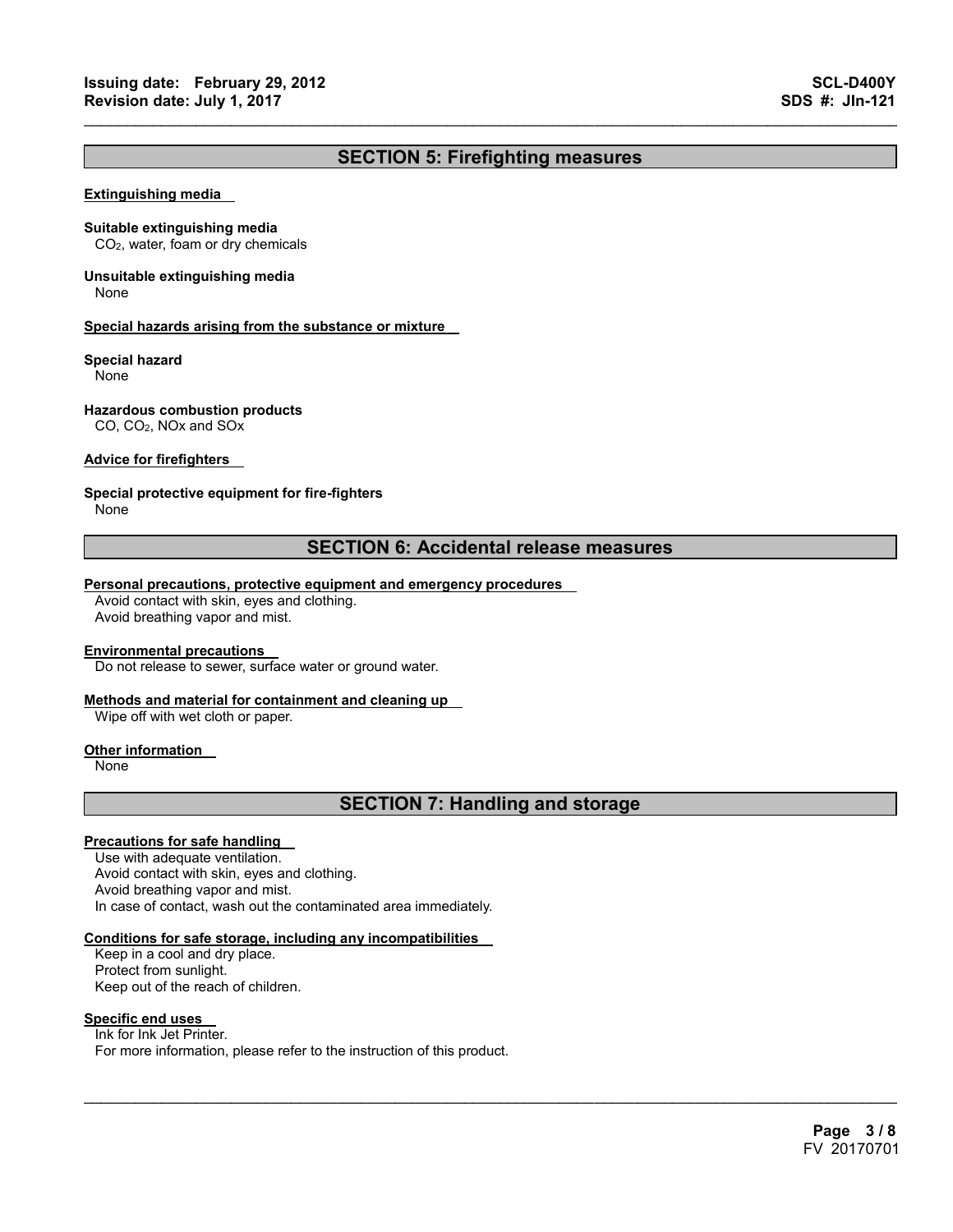## **SECTION 8: Exposure controls/personal protection**

 $\mathcal{L}_\mathcal{L} = \{ \mathcal{L}_\mathcal{L} = \{ \mathcal{L}_\mathcal{L} = \{ \mathcal{L}_\mathcal{L} = \{ \mathcal{L}_\mathcal{L} = \{ \mathcal{L}_\mathcal{L} = \{ \mathcal{L}_\mathcal{L} = \{ \mathcal{L}_\mathcal{L} = \{ \mathcal{L}_\mathcal{L} = \{ \mathcal{L}_\mathcal{L} = \{ \mathcal{L}_\mathcal{L} = \{ \mathcal{L}_\mathcal{L} = \{ \mathcal{L}_\mathcal{L} = \{ \mathcal{L}_\mathcal{L} = \{ \mathcal{L}_\mathcal{$ 

#### **Control parameters**

#### **Exposure limits**

| <b>Chemical name</b> | EU OEL          | <b>OSHA PEL</b>                                                                                              | <b>ACGIH TLV</b> | <b>Australia OEL</b>     |
|----------------------|-----------------|--------------------------------------------------------------------------------------------------------------|------------------|--------------------------|
| Glycerin             | Not established | (as mist)<br><b>Total dust</b><br>TWA: $15 \text{ mg/m}^3$<br>Respirable fraction<br>TWA: $5 \text{ ma/m}^3$ | Not established  | TWA: $10 \text{ mg/m}^3$ |

**Other information** 

**None** 

**Exposure controls Appropriate engineering controls** No special ventilation equipment is needed under intended use of this product.

#### **Individual protection measures, such as personal protective equipment**

| Eye/face protection           |
|-------------------------------|
| <b>Skin protection</b>        |
| <b>Respiratory protection</b> |
| <b>Thermal hazards</b>        |

**Not required Not required Not required Not applicable** 

## **SECTION 9: Physical and chemical properties**

 $\mathcal{L}_\mathcal{L} = \mathcal{L}_\mathcal{L} = \mathcal{L}_\mathcal{L} = \mathcal{L}_\mathcal{L} = \mathcal{L}_\mathcal{L} = \mathcal{L}_\mathcal{L} = \mathcal{L}_\mathcal{L} = \mathcal{L}_\mathcal{L} = \mathcal{L}_\mathcal{L} = \mathcal{L}_\mathcal{L} = \mathcal{L}_\mathcal{L} = \mathcal{L}_\mathcal{L} = \mathcal{L}_\mathcal{L} = \mathcal{L}_\mathcal{L} = \mathcal{L}_\mathcal{L} = \mathcal{L}_\mathcal{L} = \mathcal{L}_\mathcal{L}$ 

#### **Information on basic physical and chemical properties**

| Appearance                                   | Yellow liquid                      |
|----------------------------------------------|------------------------------------|
| Odor                                         | Slight odor                        |
| Odor threshold                               | Not available                      |
| рH                                           | 7-9                                |
| Melting point/Freezing point $(^{\circ}C)$   | Not available                      |
| Initial boiling point and boiling range (°C) | Not available                      |
| Flash point $(^{\circ}C)$                    | Not available                      |
| <b>Evaporation rate</b>                      | Not available                      |
| Flammability (solid, gas)                    | Neither flammable nor combustible. |
| Upper/lower flammability or explosive limits |                                    |
| <b>Upper flammability limit</b>              | Not available                      |
| <b>Lower flammability limit</b>              | Not available                      |
| Upper explosive limit                        | Not available                      |
| Lower explosive limit                        | Not available                      |
| Vapor pressure                               | Not available                      |
| Vapor density                                | Not available                      |
| <b>Relative density</b>                      | $1.0 - 1.1$                        |
| Solubility(ies)                              | Water: Miscible                    |
| Partition coefficient: n-octanol/water       | Not available                      |
| Autoignition temperature (°C)                | Not available                      |
| Decomposition temperature (°C)               | Not available                      |
| Viscosity (mPa-s)                            | $1 - 5$                            |
| <b>Explosive properties</b>                  | None (Estimate)                    |
| <b>Oxidizing properties</b>                  | None (Estimate)                    |
|                                              |                                    |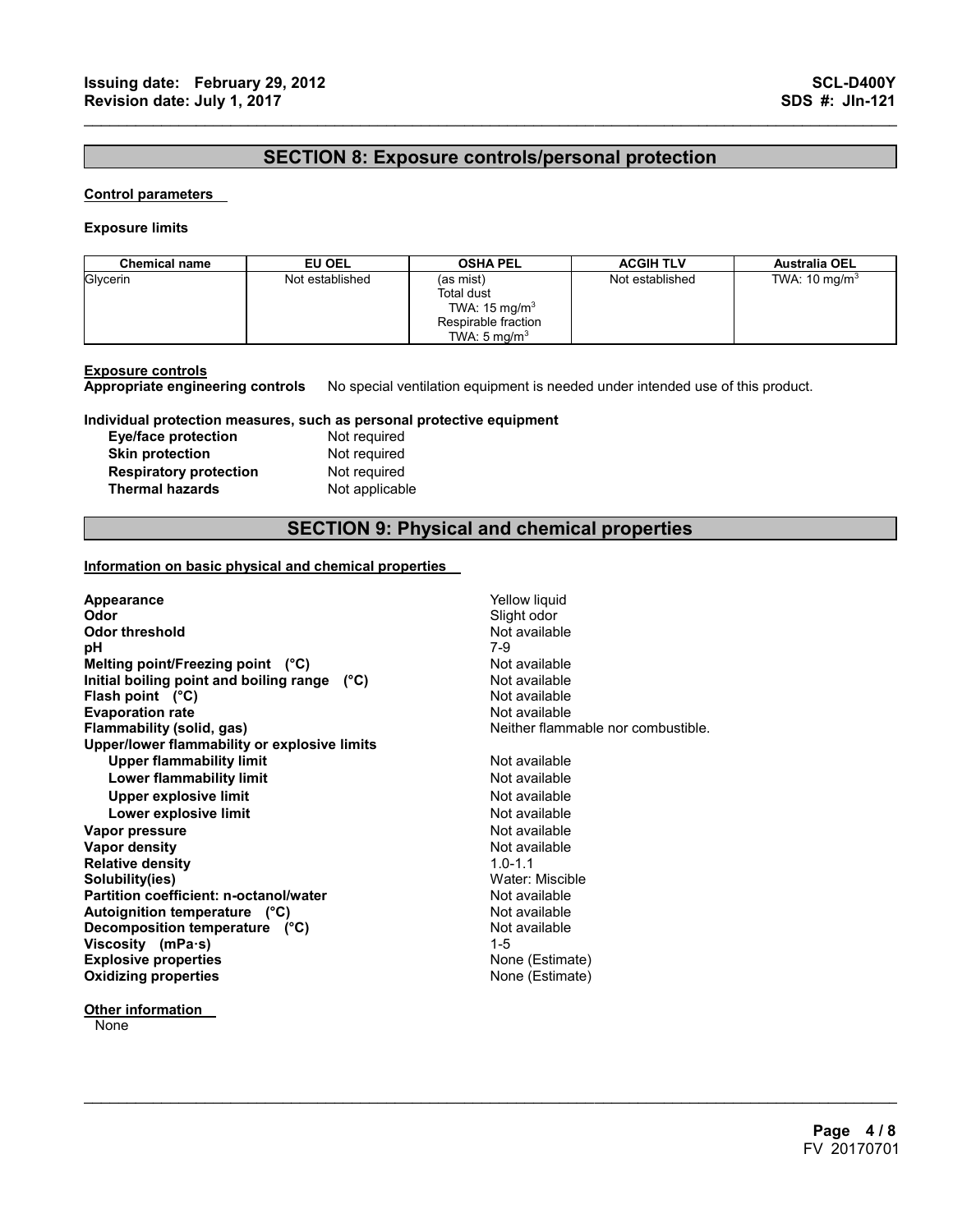## **SECTION 10: Stability and reactivity**

 $\mathcal{L}_\mathcal{L} = \{ \mathcal{L}_\mathcal{L} = \{ \mathcal{L}_\mathcal{L} = \{ \mathcal{L}_\mathcal{L} = \{ \mathcal{L}_\mathcal{L} = \{ \mathcal{L}_\mathcal{L} = \{ \mathcal{L}_\mathcal{L} = \{ \mathcal{L}_\mathcal{L} = \{ \mathcal{L}_\mathcal{L} = \{ \mathcal{L}_\mathcal{L} = \{ \mathcal{L}_\mathcal{L} = \{ \mathcal{L}_\mathcal{L} = \{ \mathcal{L}_\mathcal{L} = \{ \mathcal{L}_\mathcal{L} = \{ \mathcal{L}_\mathcal{$ 

#### **Reactivity**

None

#### **Chemical stability**

**Stable** 

### **Possibility of hazardous reactions**

None

#### **Conditions to avoid**

None

#### **Incompatible materials**

Acids, bases, oxidizing materials and reducing agents.

#### **Hazardous decomposition products**

CO, CO2, NOx and SOx

## **SECTION 11: Toxicological information**

#### **Information on toxicological effects**

| <b>Acute toxicity</b>             | Not available                                                                                                                                      |
|-----------------------------------|----------------------------------------------------------------------------------------------------------------------------------------------------|
| <b>Skin corrosion/irritation</b>  | Not irritant (rabbit) (Estimate based on data of similar ink or ingredient(s).)<br>OECD Guidelines No.404 (2002), (EC) 440/2008 Method B4          |
| Serious eye damage/eye irritation | Minimal irritant (rabbit) (Estimate based on data of similar ink or ingredient(s).)<br>OECD Guidelines No.405 (2002), (EC) 440/2008 Method B5      |
| Respiratory or skin sensitization | Not sensitizing (LLNA, mouse) (Estimate based on data of similar ink or ingredient(s).)<br>OECD Guidelines No.429 (2010), (EC) 440/2008 Method B42 |
| Germ cell mutagenicity            | Ames test: Negative (S. typhimurium & E. Coli)                                                                                                     |
| Carcinogenicity                   | Not available                                                                                                                                      |
| <b>Reproductive toxicity</b>      | Not available                                                                                                                                      |
| <b>STOT - single exposure</b>     | Not available                                                                                                                                      |
| <b>STOT - repeated exposure</b>   | Not available                                                                                                                                      |
| <b>Aspiration hazard</b>          | Not available                                                                                                                                      |
| <b>Other information</b>          | Not available                                                                                                                                      |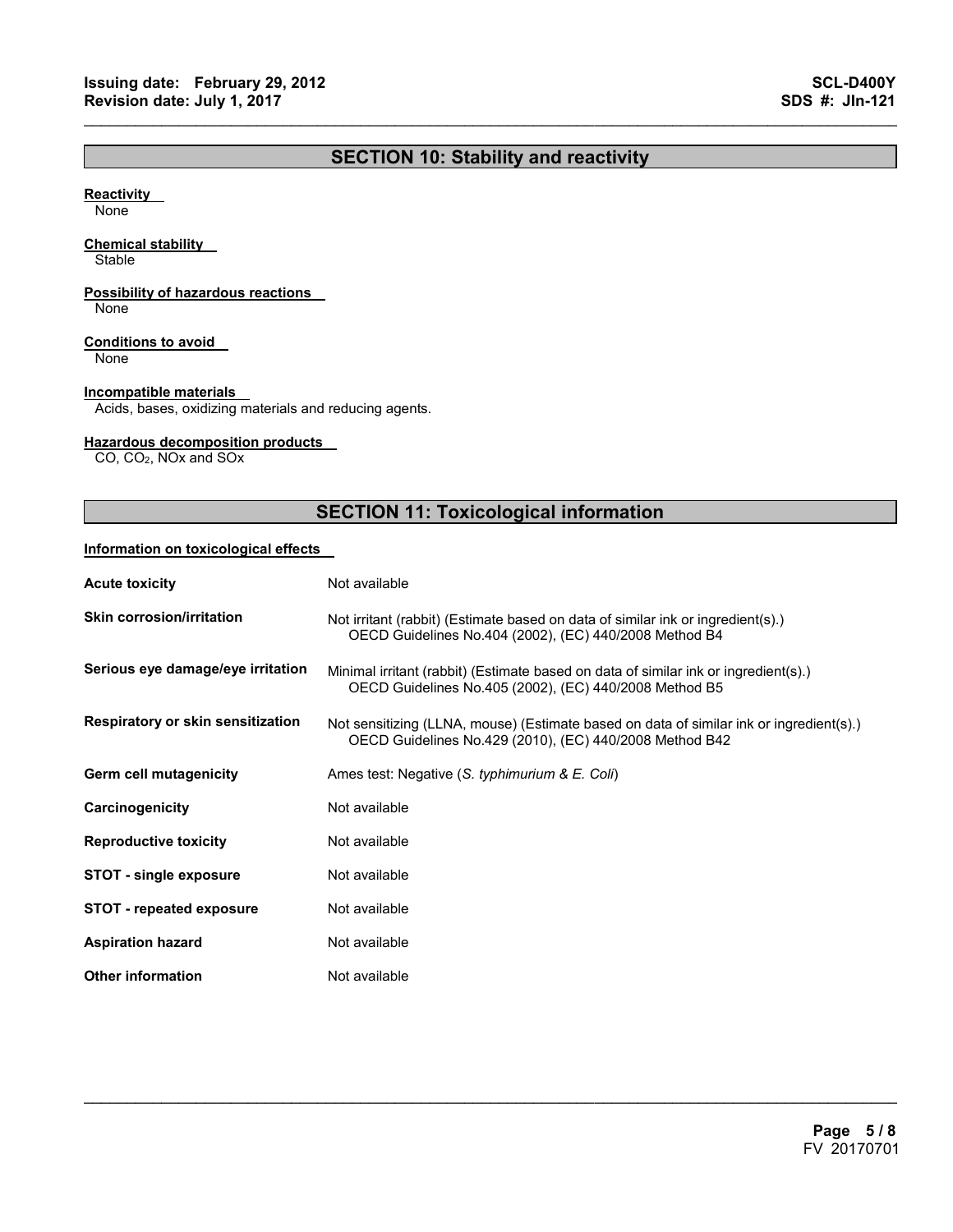## **SECTION 12: Ecological information**

 $\mathcal{L}_\mathcal{L} = \{ \mathcal{L}_\mathcal{L} = \{ \mathcal{L}_\mathcal{L} = \{ \mathcal{L}_\mathcal{L} = \{ \mathcal{L}_\mathcal{L} = \{ \mathcal{L}_\mathcal{L} = \{ \mathcal{L}_\mathcal{L} = \{ \mathcal{L}_\mathcal{L} = \{ \mathcal{L}_\mathcal{L} = \{ \mathcal{L}_\mathcal{L} = \{ \mathcal{L}_\mathcal{L} = \{ \mathcal{L}_\mathcal{L} = \{ \mathcal{L}_\mathcal{L} = \{ \mathcal{L}_\mathcal{L} = \{ \mathcal{L}_\mathcal{$ 

#### **Toxicity**

#### **Ecotoxicity effects**

Not available

## **Persistence and degradability**

Not available

#### **Bioaccumulative potential**

Not available

#### **Mobility in soil**

Not available

#### **Results of PBT and vPvB assessment**

No results that the component(s) of this ink meet(s) the PBT or vPvB criteria under Regulation (EC) No 1907/2006.

#### **Other adverse effects**

Not available

## **SECTION 13: Disposal considerations**

#### **Waste treatment methods**

Disposal should be subject to federal, state and local laws.

| <b>SECTION 14: Transport information</b>                                     |                                                                                                                 |  |
|------------------------------------------------------------------------------|-----------------------------------------------------------------------------------------------------------------|--|
| <b>UN number</b>                                                             | None                                                                                                            |  |
| UN proper shipping name                                                      | None                                                                                                            |  |
| <b>Transport hazard class</b>                                                | None                                                                                                            |  |
| Packing group                                                                | None                                                                                                            |  |
| <b>Environmental hazards</b>                                                 | Not classified as environmentally hazardous under UN Model Regulations and<br>marine pollutant under IMDG Code. |  |
| <b>Special precautions for users</b>                                         | None                                                                                                            |  |
| Transport in bulk according to Annex II of<br><b>MARPOL and the IBC Code</b> | Not applicable                                                                                                  |  |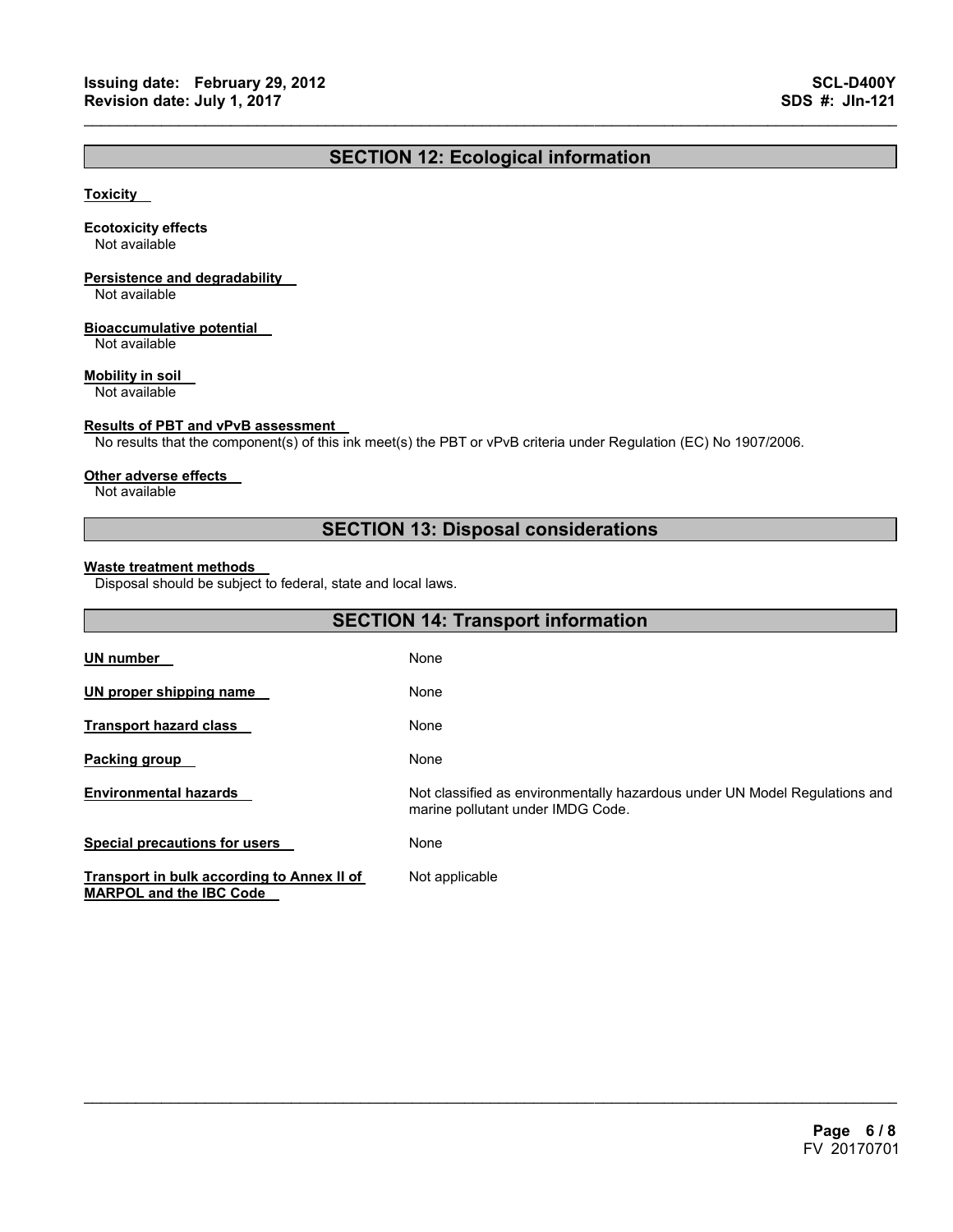## **SECTION 15: Regulatory information**

 $\mathcal{L}_\mathcal{L} = \{ \mathcal{L}_\mathcal{L} = \{ \mathcal{L}_\mathcal{L} = \{ \mathcal{L}_\mathcal{L} = \{ \mathcal{L}_\mathcal{L} = \{ \mathcal{L}_\mathcal{L} = \{ \mathcal{L}_\mathcal{L} = \{ \mathcal{L}_\mathcal{L} = \{ \mathcal{L}_\mathcal{L} = \{ \mathcal{L}_\mathcal{L} = \{ \mathcal{L}_\mathcal{L} = \{ \mathcal{L}_\mathcal{L} = \{ \mathcal{L}_\mathcal{L} = \{ \mathcal{L}_\mathcal{L} = \{ \mathcal{L}_\mathcal{$ 

#### **Safety, health and environmental regulations/legislation specific for the substance or mixture**

| [EU information]<br>(EC) No 1907/2006 Authorisation<br>(EC) No 1907/2006 Restriction<br>(EC) No 1005/2009<br>(EC) No 850/2004<br>(EC) No 649/2012<br><b>Chemical Safety Assessment under</b><br>(EC)No1907/2006 | Not regulated<br>Not regulated<br>Not regulated<br>Not regulated<br>Not regulated<br>Not assessed |
|-----------------------------------------------------------------------------------------------------------------------------------------------------------------------------------------------------------------|---------------------------------------------------------------------------------------------------|
| [USA information]<br>TSCA Sec 4,5,6,7,8,12b<br><b>OSHA-HCS Classification/Label</b><br><b>FHSA Classification/Label</b><br><b>SARA Title III Sec 313</b><br><b>California Proposition 65</b>                    | Not regulated<br>Not classified as hazardous<br>Not classified as hazardous<br>None<br>None       |
| [Canada information]<br><b>CEPA Sec 81 (DSL and NDSL listing</b><br>status)                                                                                                                                     | Not applicable (Manufactured article)                                                             |
| <b>HPA (WHMIS)</b>                                                                                                                                                                                              | Not applicable (Manufactured article)                                                             |
| [Australia information]<br>ICNA Act Sec 21 (AICS listing status) All ingredients are listed on AICS.<br>WHS Regulations Chap 7 Part 7.1                                                                         | Not classified as hazardous                                                                       |
| <b>Other information</b>                                                                                                                                                                                        | None                                                                                              |

## **SECTION 16: Other information**

 $\mathcal{L}_\mathcal{L} = \mathcal{L}_\mathcal{L} = \mathcal{L}_\mathcal{L} = \mathcal{L}_\mathcal{L} = \mathcal{L}_\mathcal{L} = \mathcal{L}_\mathcal{L} = \mathcal{L}_\mathcal{L} = \mathcal{L}_\mathcal{L} = \mathcal{L}_\mathcal{L} = \mathcal{L}_\mathcal{L} = \mathcal{L}_\mathcal{L} = \mathcal{L}_\mathcal{L} = \mathcal{L}_\mathcal{L} = \mathcal{L}_\mathcal{L} = \mathcal{L}_\mathcal{L} = \mathcal{L}_\mathcal{L} = \mathcal{L}_\mathcal{L}$ 

#### **Full text of H-statements referred to under sections 2 and 3**

H302: Harmful if swallowed.

H315: Causes skin irritation.

H317: May cause an allergic skin reaction.

H318: Causes serious eye damage.

H319: Causes serious eye irritation.

H400: Very toxic to aquatic life.

#### **Annex**

None

- **Issuing date:** February 29, 2012
- **Revision date:** July 1, 2017
- **Revision note:** Entirely revised